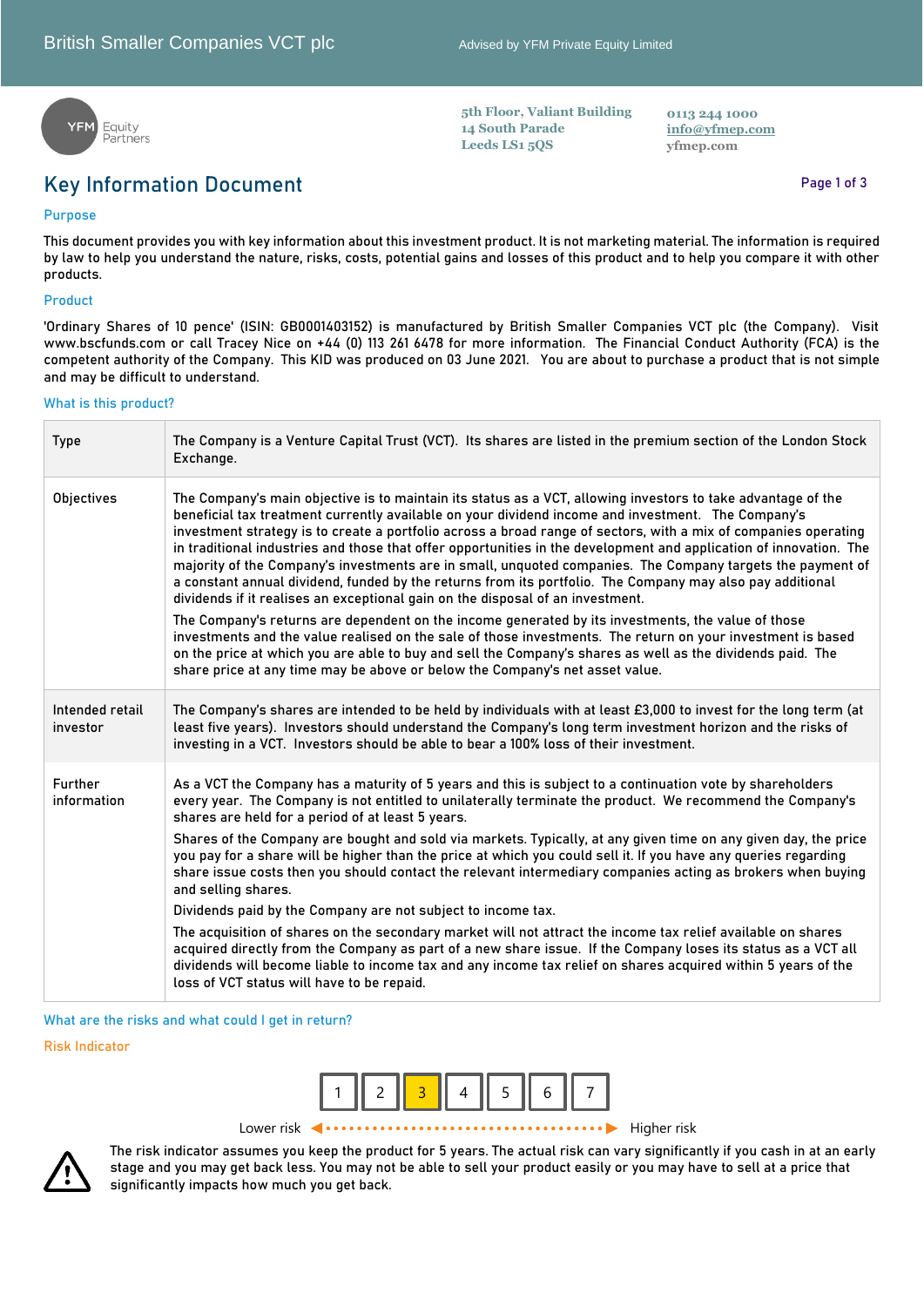# **British Smaller Companies VCT plc** *Page 2 of 3*

**The summary risk indicator is a guide to the level of risk of this product compared to other products. It shows how likely it is that the product will lose money because of movements in the markets or because we are not able to pay you. We have classified this product as 3 out of 7, which is a medium-low risk class. This rates the potential losses from future performance at a medium-low level. Poor market conditions are unlikely to impact your ability to sell your investment, although you may have to sell at a reduced price and the Company's share buyback facility may be withdrawn. This product does not include any protection from future market performance so you could lose some or all of your investment. Please see the Risks section of the Company's website at www.bscfunds.com for a more comprehensive range of risk factors.**

#### **Performance Scenarios**

**This table shows the money you could get back over the next 5 years, under different scenarios, assuming that you invest £10,000. The scenarios shown illustrate how your investment could perform. You can compare them with the scenarios of other products. The scenarios presented are an estimate of future performance based on evidence from the past on how the value of this investment varies and are not an exact indicator. What you get will vary depending on how the market performs and how long you keep the product. The stress scenario shows what you might get back in extreme market circumstances, and it does not take into account the situation where we are not able to pay you. The figures shown include all the costs of the product itself, but may not include all the costs that you pay to your advisor or distributor. The figures do not take into account your personal tax situation, which may also affect how much you get back.** 

| Investment: £10,000      | 1 year                                    | 3 years    | 5 years   |           |  |  |  |  |
|--------------------------|-------------------------------------------|------------|-----------|-----------|--|--|--|--|
| <b>Scenarios</b>         |                                           |            |           |           |  |  |  |  |
| Stress scenario          | What you might get back after costs $(E)$ | £1,792     | £5,791    | £4,939    |  |  |  |  |
|                          | Average return each year (%)              | $-82.08%$  | $-16.65%$ | $-13.16%$ |  |  |  |  |
| Unfavourable<br>scenario | What you might get back after costs (£)   | £8,899     | £8,962    | £9,341    |  |  |  |  |
|                          | Average return each year (%)              | $-11.01\%$ | $-3.59%$  | $-1.35%$  |  |  |  |  |
| Moderate scenario        | What you might get back after costs $(E)$ | £10,286    | £11,519   | £12,901   |  |  |  |  |
|                          | Average return each year (%)              | 2.86%      | 4.83%     | 5.23%     |  |  |  |  |
| Favourable scenario      | What you might get back after costs $(E)$ | £11,612    | £14,460   | £17,401   |  |  |  |  |
|                          | Average return each year (%)              | 16.12%     | 13.08%    | 11.72%    |  |  |  |  |

**The performance figures are based on share price total return with dividends reinvested. They do not allow for the potential tax relief available on the purchase of newly issued shares including those purchased via the Company's Dividend Reinvestment Scheme.**

## **What happens if the Company is unable to pay out?**

**As a shareholder of the Company you would not be able to make a claim to the Financial Services Compensation Scheme about the Company in the event that it is unable to pay out.**

## **What are the costs?**

**The Reduction in Yield (RIY) shows what impact the total costs you pay will have on the investment return you might get. The total costs take into account one-off, ongoing and incidental costs.**

**The amounts shown here are the cumulative costs of the product itself, for three different holding periods. They include potential early exit penalties. The figures assume you invest £10,000. The figures are estimates and may change in the future.**

#### **Costs over time**

**The person selling you or advising you about this product may charge you other costs. If so, this person will provide you with information about these costs, and show you the impact that all costs will have on your investment over time.**

| Investment: £10,000<br>If you cash in after | 1 year | 3 years | 5 years |
|---------------------------------------------|--------|---------|---------|
| Total Costs (£)                             | £738   | £1.660  | £2.856  |
| Impact on return (RIY) per year (%)         | 7.38%  | 4.81%   | 4.29%   |